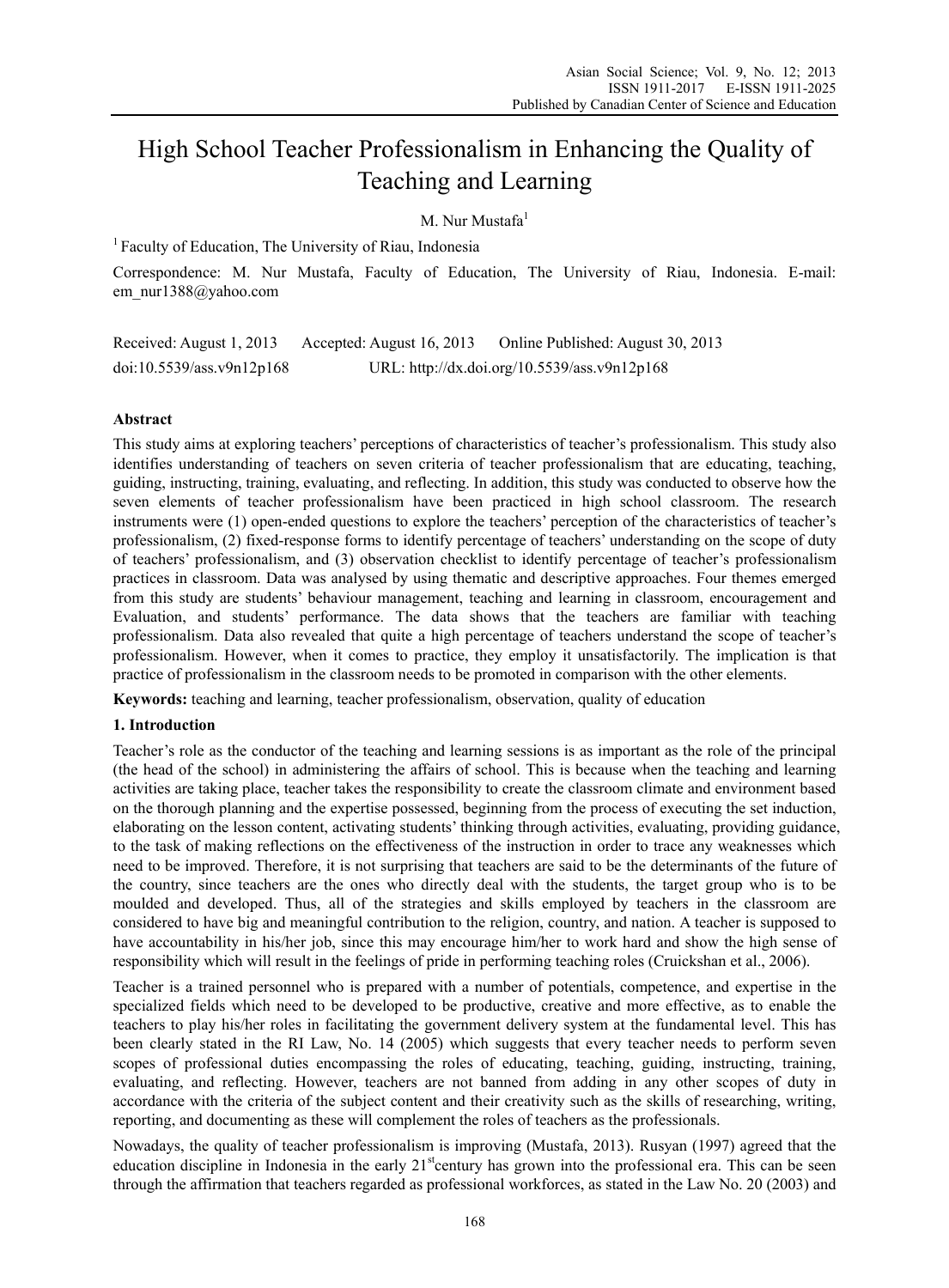Law No.14 (2005). To become a professional, a teacher is required to fulfil the three components of the teaching profession involving the elements of the knowledge base, teacher training, and practice. The knowledge base is an important base for teachers in Indonesia in the effort of achieving the vision of gaining the high knowledge, self-skills as a teacher, as well as values and positive attitudes towards the teaching profession. Contrarily, the component of the teacher training in the teaching profession rather focuses on the teacher's skills and practices in the classroom. These components aim to follow the directions of the missions which are to be accomplished through the teaching profession. Moreover, the component of practice demands the candidates of the professional workforce to implement the practical applications in their profession with the target of giving accurate and efficient service. The steadfast mastery and performance of the profession trilogy is the guarantee of the success of the implementation of the profession, which is crucial for satisfaction of the service target (Mulyasa, 2005).

#### **2. Statement of the Problem**

There are a lot of issues concerning quality in the education field such as the qualification, teaching quality, teacher's guidance and practice, quality of professionalism, as well the teacher's works (Mustafa, 2012). These qualities are closely-related to the quality of the administration performed by the leaders and stakeholders in education, limited funds, facilities, media, school climate, school environment, and support from the various parties involved. The weakness of all of the educational qualities is associated with the weakness of the teacher's academic qualifications which can accordingly influence their task performance. It is the teachers who do not show sincerity in performing their roles and concern in the improvement of their teaching quality. This is the condition that leads to teachers' poor performances (Soejipto & Raflis, 2007). This scenario certainly cannot be neglected; otherwise it will negatively affect the quality of teaching and learning, and thus eliminates the efforts done by the Indonesian government in developing the quality of education in this country, to be equivalent to the education level of the developed nations.

Schools are very influential in producing students who are knowledgeable, skilful, and having the spiritual and social values. Hence, school is the social agent which needs to be given much attention, especially in relation to the implementation of the teaching processes (Lefrancois, 1995). Teacher's roles cannot be denied. Teachers are the ones who determine the effectiveness of the instructional process based on their work motivation and professional competence (Jamal Ma'murAsmani, 2009). Despite the various endeavours made by the government in enhancing the quality of education, there are still a lot of complaints and comments given by the society regarding the calibre and quality of education as well as the instruction and process of developing students' personality. This possibly occurs due to the teachers' regularity in performing their routine tasks. This means that teachers' agenda from day to day is monotonous and always the same, although the students faced are diverse (Reigeluth et al., 1993).

Teachers are the controller of the education and teaching leadership in the classroom. Thus, teachers who are motivated and competent will produce excellent instructions. Teachers need to benefit from all of the available resources to the optimal level so that the teaching process may take place effectively and efficiently (Aminuddin, 1994). Teachers can prevent the deteriorating work performance as the result of the "*burnout*" phenomenon if they keep helping each other in completing tasks. A research by Morrison et al. (2005) found that the "*burnout*" phenomenon was caused by the high work pressure, heavy workloads, and conflict or confusions of their roles. Therefore, teachers should cooperate and communicate with each other in solving issues and problems.

#### **3. Literature Review**

In general, profession refers to the acknowledgement of the ability, potential, and expertise in doing a job. Thus, from the perspective of the terminology, profession is a field of work which has certain requirements and qualifications concerning education. This means that the scope of duty of teacher professionalism are associated with the academic qualifications and skill training since these professional duties are related to the work of minds. According to Hargreaves (1994), professionalism gives the description of the quality of the execution and implementation. Regarding teaching, the process of instructional implementation will reveal the teacher's level of professionalism, to the extent which he/she is able to play his/her roles, teacher's ability to gain students' interests, and success in producing satisfactory outcomes.

Professionalism in occupation reflects the characteristic of the work implementation which tends to employ the techniques and procedures based on the intellectual fundamentals. The bases are learnt specifically and orderly; which are then directly used for the general interests (Beeby, 1979). In the context of teaching as a professional career, teachers can be considered as the professionals or experts who are able to play their roles effectively in performing their task as educators. Professional teachers educate the students not only by delivering the content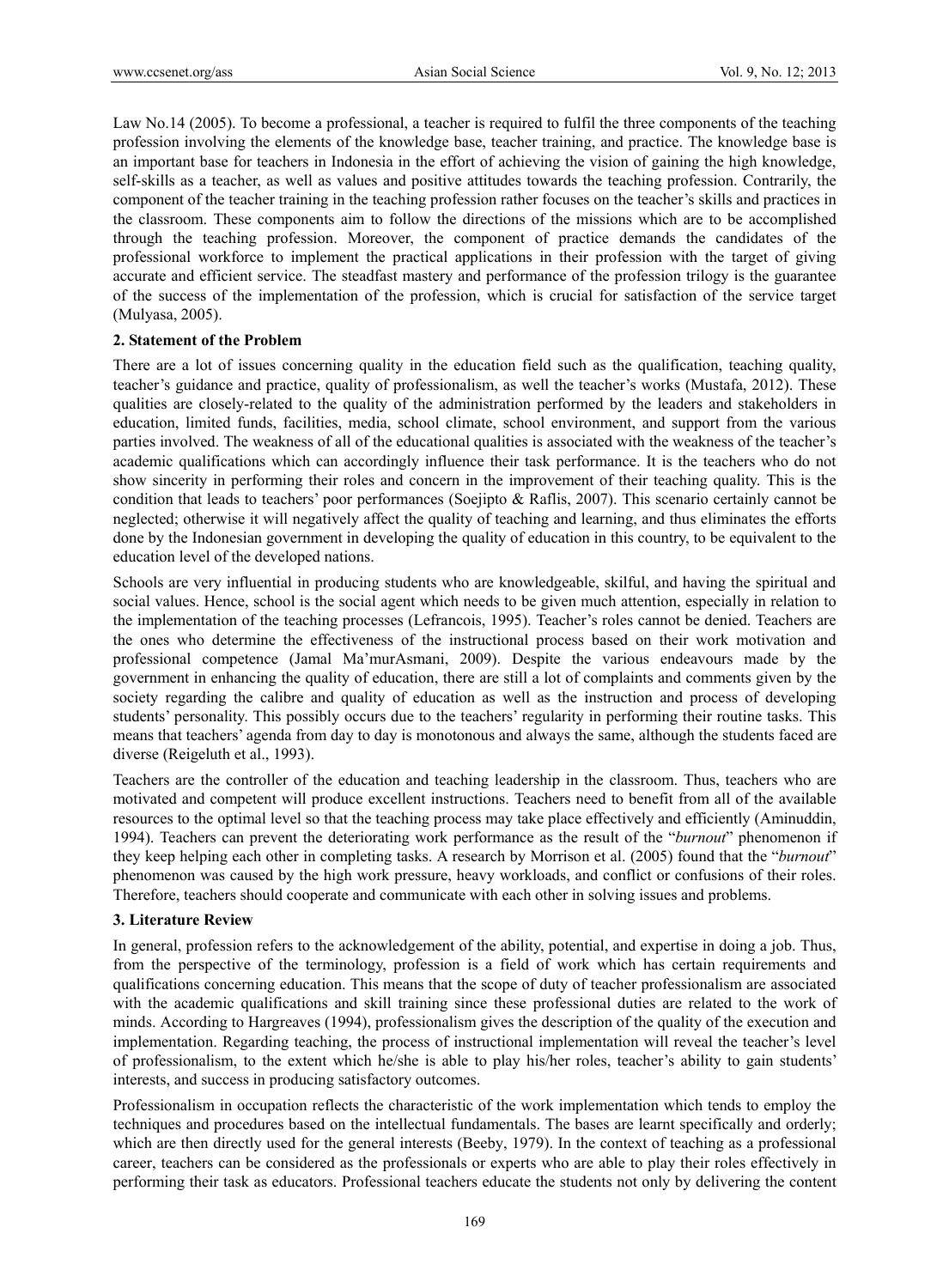of the textbook, but also elaborating it and expanding the knowledge possessed by relating it to the current situations and students' existing knowledge. Teachers also take the responsibility to teach, which is delivering what was implicitly conveyed in the syllabus so that it can be clearly comprehended and in line with the systematic and acceptable approach used.

Hasyim Ashaari (2008) stated that the quality of a teacher must be made a priority in the effort of developing an effective trend of education. The quality of a teacher is usually measured through his/her work performance, motivational effort, and change in students' behaviour. Students also require teacher's guidance especially in the aspect of involving the individual tasks and activities, namely preparing reports and producing paperwork, and the group activities such as doing presentations, acting, and making demonstrations. Teacher's guidance should be provided for the students to enable them to complete what is assigned successfully. This can ensure that the students fulfil the given tasks and activities with their maximal effort.

Moreover, since teacher is a leader, the commands given must be direct, clear, comprehensible, and detailed so that students can follow them in the accurate manner, without getting astray. Therefore, a teacher should not only be qualified, but also capable of showing his/her authority as an accredited professional. Peter et al. (1982) explained that every professional discipline possesses the customers who are dealt with the skills and expertise owned. Furthermore, professional tasks will never be complete without the process of training, evaluating, and reflecting on the weaknesses and flaws that need to be improved in order to increase the efficiency of the job performed. Students demand practices and trainings, since practice is the therapy of knowledge in revising information and strengthening memory retention.

In the Education Development Plan 2013-2025 (the Ministry of Education of Malaysia, 2012), it has been stated that teacher is the prime mover in ensuring the students' aspirations to be achieved. The aspirations comprised the elements of entrepreneurship (taking the initiative to create and develop own solutions, being willing to invest from own resource for that reason, and being encouraged to ensure that the solutions are implemented); resilience (developing the constructive ways of thinking and being able to face obstacles); emotional intelligence (being capable of understanding and working efficiently with others as well being able to influence the people positively); and communication skills (being able to express opinions and desires orally and in writing clearly).

Just as proposed by Mustafa (2011), teacher's roles are obvious in fulfilling students' aspiration and developing their image, since teacher possesses the accreditation and authority based on his/her qualification and experience to mould the students according to the right basis and accurate thinking. With the professional competence as well, teacher will achieve the objectives set. Due to that reason this study focuses on the seven scopes of teachers' professionalism duty are as follow:



Figure 1. The cycle of teachers' scope of duty in teaching and learning

#### **4. Purpose of the Study**

This study aims at exploring teachers' perceptions of characteristics of teacher's professionalism. This study also identifies understanding of teachers on seven criteria of teacher professionalism that are educating, teaching, guiding, instructing, training, evaluating, and reflecting. Besides, this study was conducted to observe how the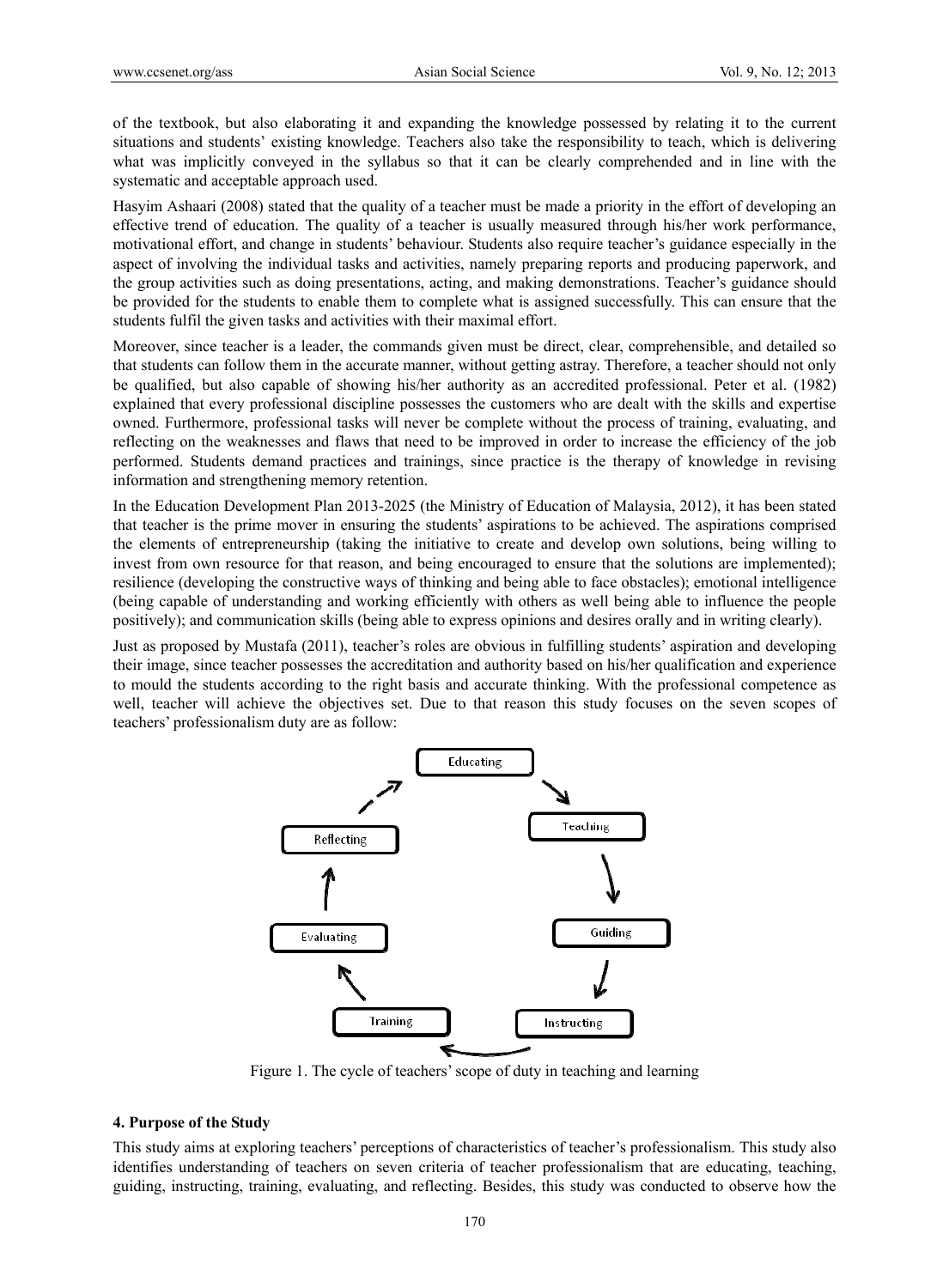seven elements of teacher professionalism have been practiced in high school classroom.

## **5. Methodology**

This study employed the descriptive approach to give descriptions on the scope of the professional duty of the teachers of the Secondary High Schools. The sample was 10 teachers from various subjects from the selected High Schools in Pekanbaru, Indonesia, who were randomly selected.

Table 1. Distribution of the research sample

| Subjects             | Number of Teachers |
|----------------------|--------------------|
| Indonesian Language  | 2                  |
| Geography            |                    |
| Economy – Accounting | 2                  |
| History              | 2                  |
| Arts and Culture     | 2                  |
| <b>Biology</b>       |                    |

The research instruments were (1) open-ended questions to explore the teachers' perception of the characteristics of teacher's professionalism, (2) fixed-response forms to identify percentage of teachers' understanding on the scope of duty of teachers' professionalism, and (3) observation checklist to identify percentage of teacher's professionalism practices in classroom. The direct observation was executed with the aim of directly monitoring and observing the teachers' practices in implementing the activities which are associated with the scopes of the professional duties by recording the activities done by the teachers in the data card which was categorized according to the scopes of duty of teacher professionalism. Six teachers from different subjects were observed. Observation was made on the practice of the Indonesian Language teachers in analysing ideas in form of constructive paragraphs and making conclusions based on the argument of an issue. Observation on the Geography teachers was made to see the practices of the teacher in conducting the activities of analysing the change of the shape of lithosphere and *pedosphere* and its effects on animals and plants. The Economy teachers were observed on the aspect of their practices in explaining the techniques of nourishing the spirit of entrepreneurship among the students and ways of operating the school cooperation effectively. Directly observing how the History teachers analyse the causality regarding the Independence Proclamation of the Republic of Indonesia on  $17<sup>th</sup>$  August 1945 as well as the establishment of the independent Indonesian government. Observation was made on the practices of the Art and Culture teachers in comparing the traditional arts and modern arts, as well as the development of both arts until the present days. The Biology teacher was observed on the aspect of his/her practices in making an explanation of the relationship between human activity and its effect on the nature, namely the destruction and pollution of the environment.

Data gathered from the fixed-response questions and observations were analysed using descriptive statistics. Meanwhile, data from open-ended questions were analysed by using qualitative and descriptive approaches.

## **6. Findings and Discussions**

## *6.1 Themes Emerged from the Teacher's Perception of the Professionalism*

## Theme 1: Students' Behaviour Management

The perception of the ten teachers regarding managing students' behaviours while conducting the duty of educating was associated with the role of reproving and improving any of the students' inappropriate behaviours; giving punishments for any misconduct with the intention of giving a lesson and educating the students so that they will be more sensitive to and more aware of the discipline and rules; solving all of the problems encountered by the students in adapting to the learning materials so that students will have higher motivation to learn; integrating positive and good values in the teaching materials; elaborating on the implicit content; and giving high expectations for the students with the hope that there will be a change in attitudes during the process of teaching and learning. Thus, teacher is the first and foremost personnel in education, as s/he shoulders an important responsibility in the implementation of teaching and learning.

Theme 2: Teaching and Learning in Classroom

Teacher's perception of the task of teaching is referred to the delivery of the learning materials which was clear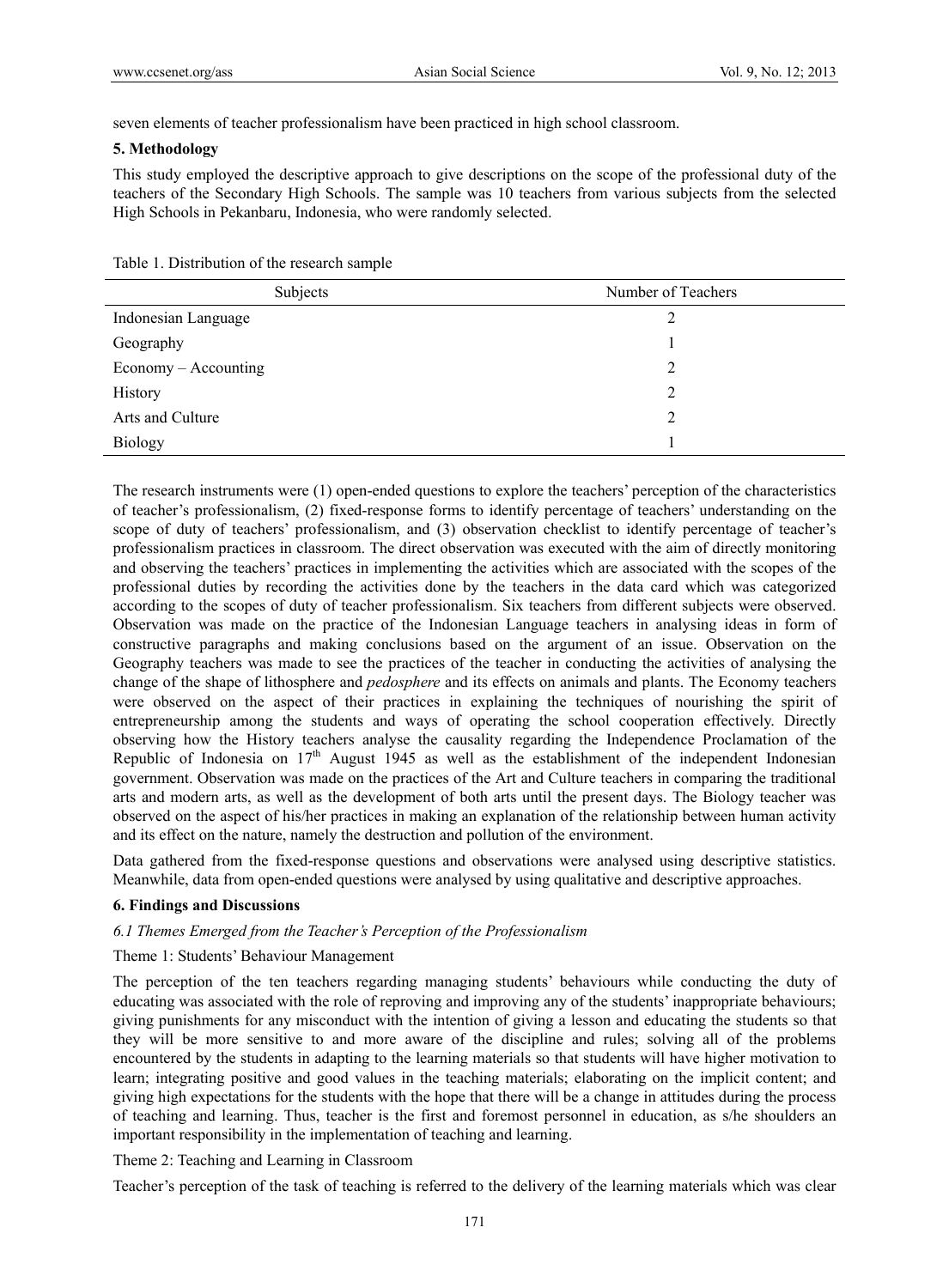and conforming to the standards using the combination of various methods and techniques; and the use of the textbook as well the elaboration on its content continuously and progressively in order to facilitate the process of transferring knowledge to students. Teacher's perception of teaching is also concerned with the generation of the lesson plan according to the characteristics of the local area, teaching aids used, and syllabus as contained in the yearly and weekly lesson plan. In this regard, the evaluation is used for discovering the effectiveness and the accomplishment level of a program or activity, especially the instructional program (Supardiet al. 2009). Moreover, teacher's perception of the duty of educating comprised of the aspects related to the ways of dealing with students' problems and difficulty in learning, teaching them the techniques of remembering the lesson materials, introducing the techniques of learning how to learn to students, and providing the students with the tips on completing the tasks assigned according to the format and requirement specified. Additionally, teacher also takes the roles of guiding the students in understanding the duties and responsibilities concerning learning as well as the ways to overcome and encounter the challenges in learning and determining the field of the future career. Based on the teachers' perceptions of teaching and learning, it appears that they are familiar with professionalism in teaching and learning.

#### Theme 3: Encouragement and Evaluation

Furthermore, teacher's perception of the context of instructing centred upon the activity of briefing on the tasks assigned to ensure the production of the outcome that is perfect and conforming to the format; boosting students' motivation and spirit to complete the task with their maximal effort; demonstrating the techniques of referring to books available at the library; and thoroughly discussing the learning materials by giving instructions clearly and orderly. The implementation of evaluation functions to provide the teachers with the feedbacks which can be used as the guidelines in determining the suitability of the lesson organization and resources used (Davies 1997). In addition, teacher's perception of the duty of training is associated with the understanding students' comprehension and requirement; providing the formative and summative exercises to strengthen students' memory retention of the information gained; providing the question bank which can propel the implementation of the scheduled and periodical activities; giving students homework according to the achievement stages; using the ICT to create the exercise materials that are more challenging, innovative, and exciting; and providing the remedial and enrichment exercises to reinforce the information obtained by the students as well as get them well-versed with the content.

Thus, teacher's ability in planning and doing evaluation is highly demanded in the framework of enhancing the learning outcomes. Evaluation is a systematic process of collecting, analysing, and understanding in the effort of finding out the extent of students' achievement in the instructional information (Goodland, 1994). Therefore, teachers take the vital role of encouraging students to get them actively involved in the process of teaching and learning, and accordingly evaluate them.

#### Theme 4: Performance and Reflection

Teacher's perception of the role of evaluating revolved around the implementation of the evaluation which is parallel with the curriculum; the assessment of students' performance and learning tasks; the evaluation of the neatness and orderliness of students' homework and the assigned tasks; the overall evaluation of students based on the percentage of their attendance to class, cognitive ability to digest information, students' responses starting from the beginning of the lesson to the end; and the oral and written evaluation in monitoring students' performance topically and relatively. In addition, teacher's perception of the aspect of reflecting focused on evaluating and observing the overall activities of teaching and learning, deciding whether the objectives are achieved, identifying students' negative responses and finding out the factors causing the confusions, and reflecting on any weakness which needs to be improved. Teacher has to organize and ensure the aspects to be evaluated to include the element of cognitive, affective, and psychomotor (Samani Muchlas*et al.* 2006).

## *6.2 Understanding about the Scope of Professionalism Duty*

Overall analysis of teachers' clarity and understanding about the scope of duty of their professionalism revealed that the scope of educating is the highest percentage (88%), followed by instructing (78%) and training (72%). This informs that most teachers in this study had a high level of understanding. This is in parallel with the previous studies in this area where most teachers agreed that creative teaching is vital (Awang et. al. 2013; Ahmad et al, 2013). On the other hand, some duties of teachers' professionalism are not well understood by most teachers, where the results showed that the level of understanding in guiding, evaluating and reflecting were between 40% and 55%.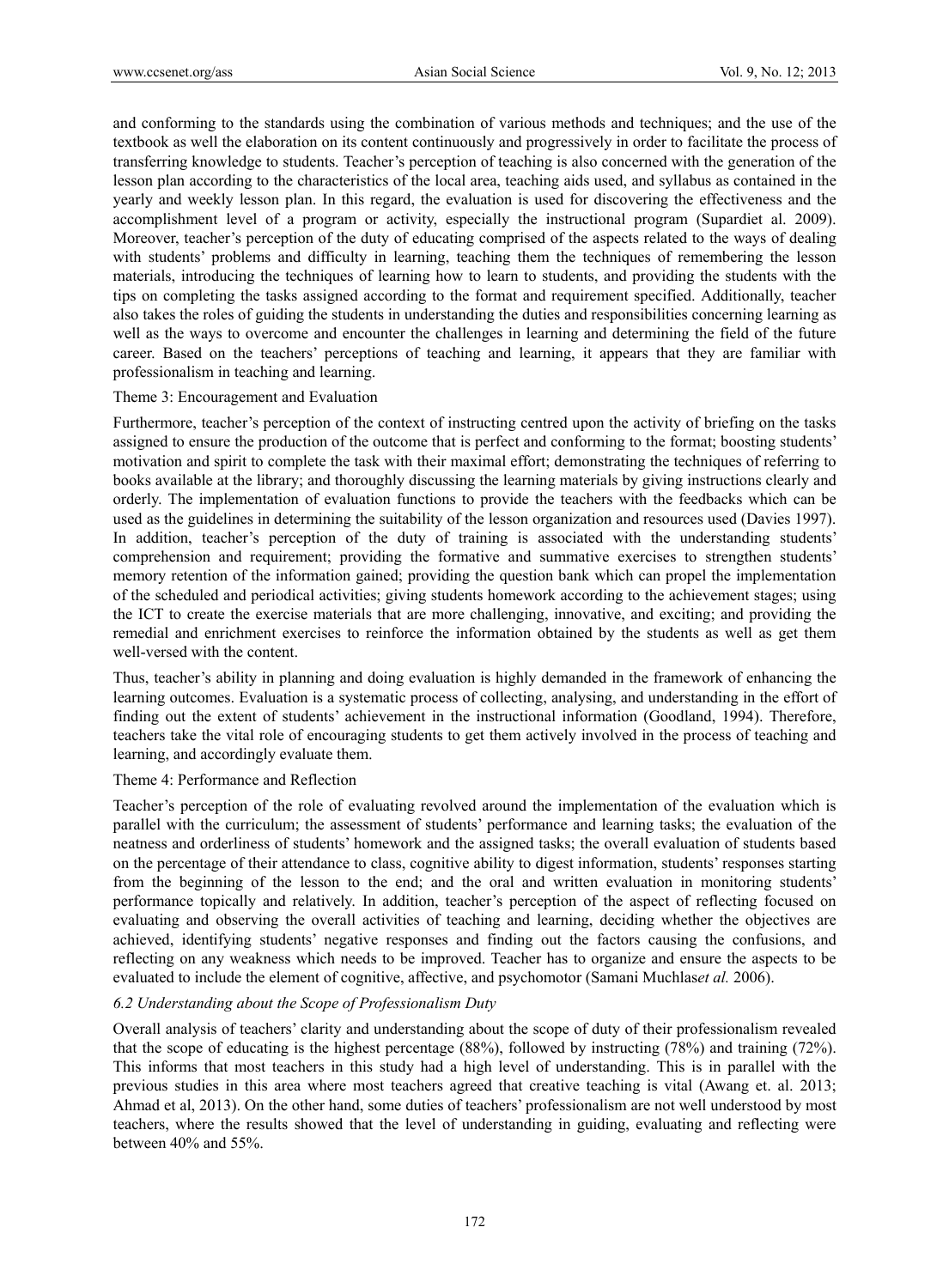| Scope of Teacher's Duty | Percentage of Understanding |
|-------------------------|-----------------------------|
| Educating               | 88 %                        |
| Instructing             | 78 %                        |
| Training                | 72 %                        |
| Teaching                | $62\%$                      |
| Reflecting              | 55 %                        |
| Guiding                 | 47%                         |
| Evaluating              | 40 %                        |

Table 2. The level of the teachers' clarity and understanding about the scope of duty of their professionalism

Detailed analysis based on the teacher's options revealed that all Indonesian Language teachers showed the highest level of the understanding of the scope of duty of their professionalism. This is followed by the Geography teachers, Arts and Culture teachers who scored 58%, and the History, Biology, and Economy-Accounting teachers with the scores of 43%. This indicates that the Indonesian Language teachers have performed all of the scopes of duty of teacher professionalism in leading the teaching and learning processes, followed by other teachers with the percentage of the duty performance as described in the table above.

Overall, most of the teachers were able to show a clear understanding and give a thorough description of each of the scopes of the professional duty mentioned. It can be concluded that the teachers performed their professional roles well enough although they have not reached the level of a perfect performance. Nevertheless, there were various efforts of learning, improving, and gaining trainings undertaken by the teachers.

*6.3 Professional Practices in the Classroom* 



Figure 2. Teacher's professional practices in the teaching and learning sessions

By using the observation checklists, the data showed that 20% teachers often carried out the role of teaching, instructing and training in the classroom respectively. It followed by evaluating (14%) and reflecting (9%). On the other hand, 3% of teachers rarely guided students in the classroom. It can be seen that teachers of different subjects performed their professional roles with the distributions of the duty scopes as described in the pie chart. The responsibilities of teaching, instructing, and training were prioritized more than the other duties. This findings are parallel with the statement given by Soejipto and Rafflis (2009), which explained that the scopes of duty of teaching, instructing, and training were directly associated with the teacher's roles as the source of information and the driving force of the teaching and learning activities.

#### **7. Recommendation and Conclusion**

Based on the thematic analysis, it was discovered that teachers of different subjects are familiar with the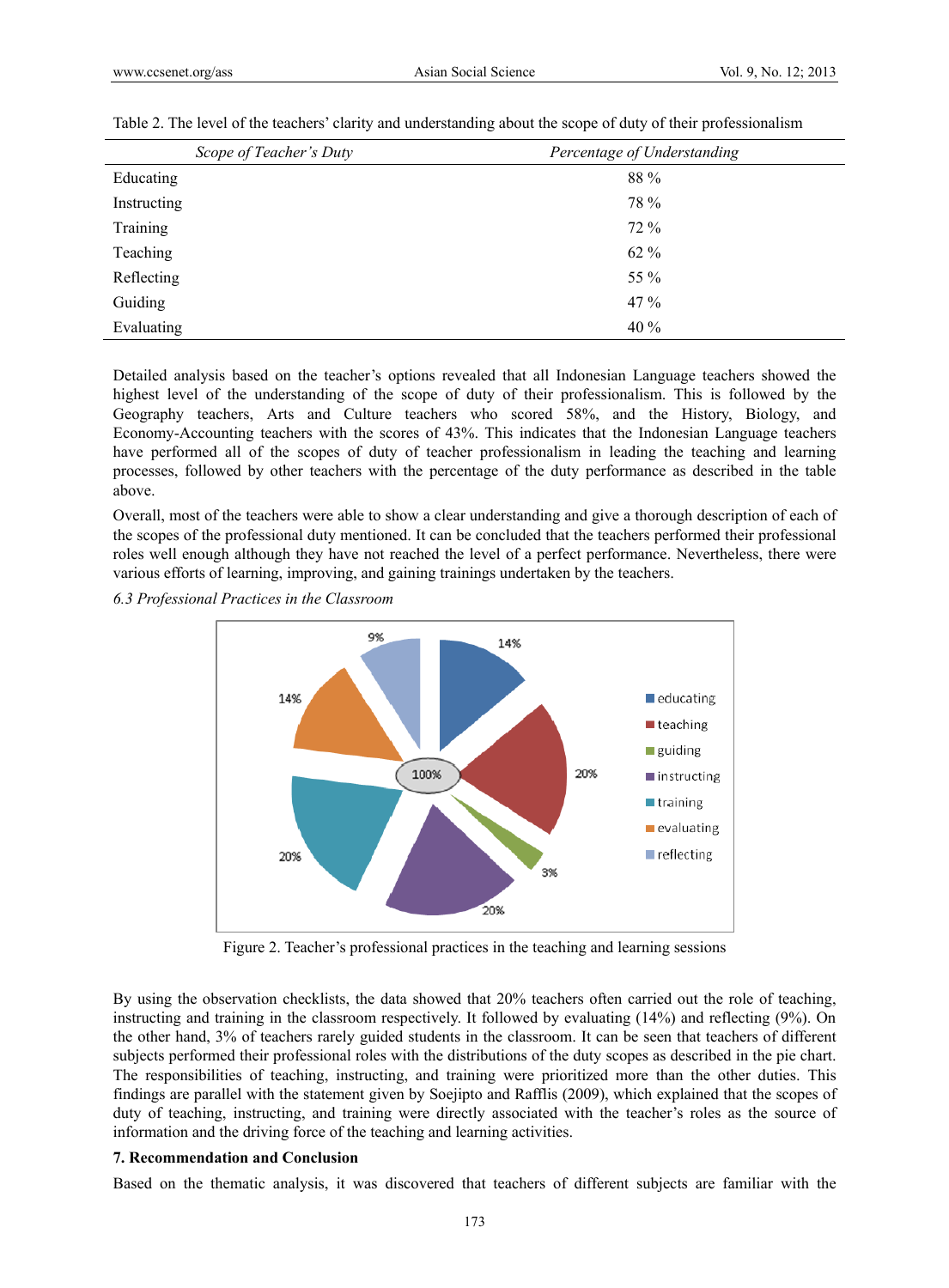characteristics of teachers' professionalism. Furthermore, the data from the fixed-response form supports the idea of professionalism understanding. However, when it comes to real practice in the classroom, it appears that teachers' performances are unsatisfactory. This problem is rooted in the following issues. For example, the teachers' teaching method is traditional, teacher centred, exam-oriented, and product-oriented (vs. Process-oriented). The teachers are not trained enough in the latest and updated methods of teaching. Further, the teachers must satisfy the benchmark set by ministry of education. To tackle this problem, accordingly the current study has the following recommendations:

At the school level, it is suggested that the teachers encourage peer group to share experience through group observation and then evaluation. Furthermore, the application of effective and practical methods of teaching, which is process-oriented and involves all students actively, enthusiastically and attentively, is suggested.

At ministry level, it is recommended that ministry of education review teacher training services with more focus on creativity and innovation in teaching and learning in the classroom. At the research level, there should be experimental research to find the effect of application of various methods in the classroom especially in various subjects in local secondary high schools, as different schools may have different issues regarding the implementation of various teaching methods.

In conclusion, as classroom is considered as the heart of school to achieve the academic excellence, the ministry of education, the schools and the teachers need to work more cooperatively and collaboratively.

#### **References**

- Ahmad, A. R., Rahim, A., & Seman, A. A. (2013). Active learning through History Subject towards Racial Unity in Malaysia. *The Social Science, 8*(1), 19-24.
- Asmani, J. M. (2009). *7 Kompetensi Guru Menyenangkan dan Profesional.* Jogjakarta: Power Book (Ihdina).
- Awang, M. M., Ahmad, A. R., Wahab, J. L. A. & Mamat, N. (2013). Effective teaching strategies to encourage learning behaviour. *IOSR Journal of Social Science and Humanities, 8*(2), 35-40. http://dx.doi.org/10.9790/0837-0823540
- Beeby, C. E. (1979). *Assessment of Indonesian Education.* Worldwide: United States.
- Cruickshank, D. R., Jenkins, D. B., & Metcalf, K. K. (2006). *The act of teaching.* McGraw Hill: Boston.
- Davies, T. (1997). Consent to treatment. Trust matters as much as information. *Psychiatric Bulletin, 21*, 200-201. http://dx.doi.org/10.1192/pb.21.4.200
- Goodland. (1994). *Educational Renewal: Better Teacher, Better School*. San Francisco :Jossey Bass.
- Hargreaves, D. (1994). The New Professionalism: The Synthesis of Professional and Institutional Development. *Teaching and Teacher Education, 10*(4), 423-438. http://dx.doi.org/10.1016/0742-051X(94)90023-X
- Lefrancois, G. (1995). *Theories of Human Learning* (3rd ed.). Brooks: Cole.
- Morrison, D. M., Mohaski, K., & Cotter, K. (2005). *Instructional Quality Indicators Research Foundations*. Cambridge, A: Connect.
- Mulyasa, E. (2005). *Menjadi Guru Profesional: Mencipta Pembelajaran Kreatif dan Menyenangkan.* Bandung: Remaja Rosdakarya.
- Mustafa, M. N. (2011). *Motivasi Kerja, Latihan dalam Perkhidmatan dan Kompetensi Profesional serta Hubungannya dengan Prestasi Kerja Guru Sekolah Menengah Atas Negeri, Pekanbaru, Indonesia* (PhD. Thesis, Faculty of Education, Universiti Kebangsaan Malaysia, Bangi).
- Mustafa, M. N. (2012). Teacher Perspectives on Work Performance: A Review in High School Riau Province, Pekanbaru, Indonesia. *Research Journal of Applied Science,* 7(9-2), 458-465.
- Mustafa, M. N. (2013). Factors that Influence Quality Service of Teachers. *International Journal Business & Social Science Research, 3*(1), 32-37.
- Nilandari, A. (2010). *Quantum Teaching, Mempraktikkan Quantum Learning di Ruang-Ruang Kelas* (terjemahan Quantum Teaching Orchestrating Student Success karya Bobbi Deporter, Mark Reardon, dan Sarah Singer-Nourie, Boston 1999). Bandung: Kaifa.
- Peters, T. J., &Waterman, R. H. (1982). *In search of excellence.* New York: Harper and Row.
- Reigeluth, C. M. (1993). Principles of educational systems design. *International Journal of Educational Research, 19*(2), 117-131. http://dx.doi.org/10.1016/0883-0355(93)90022-C